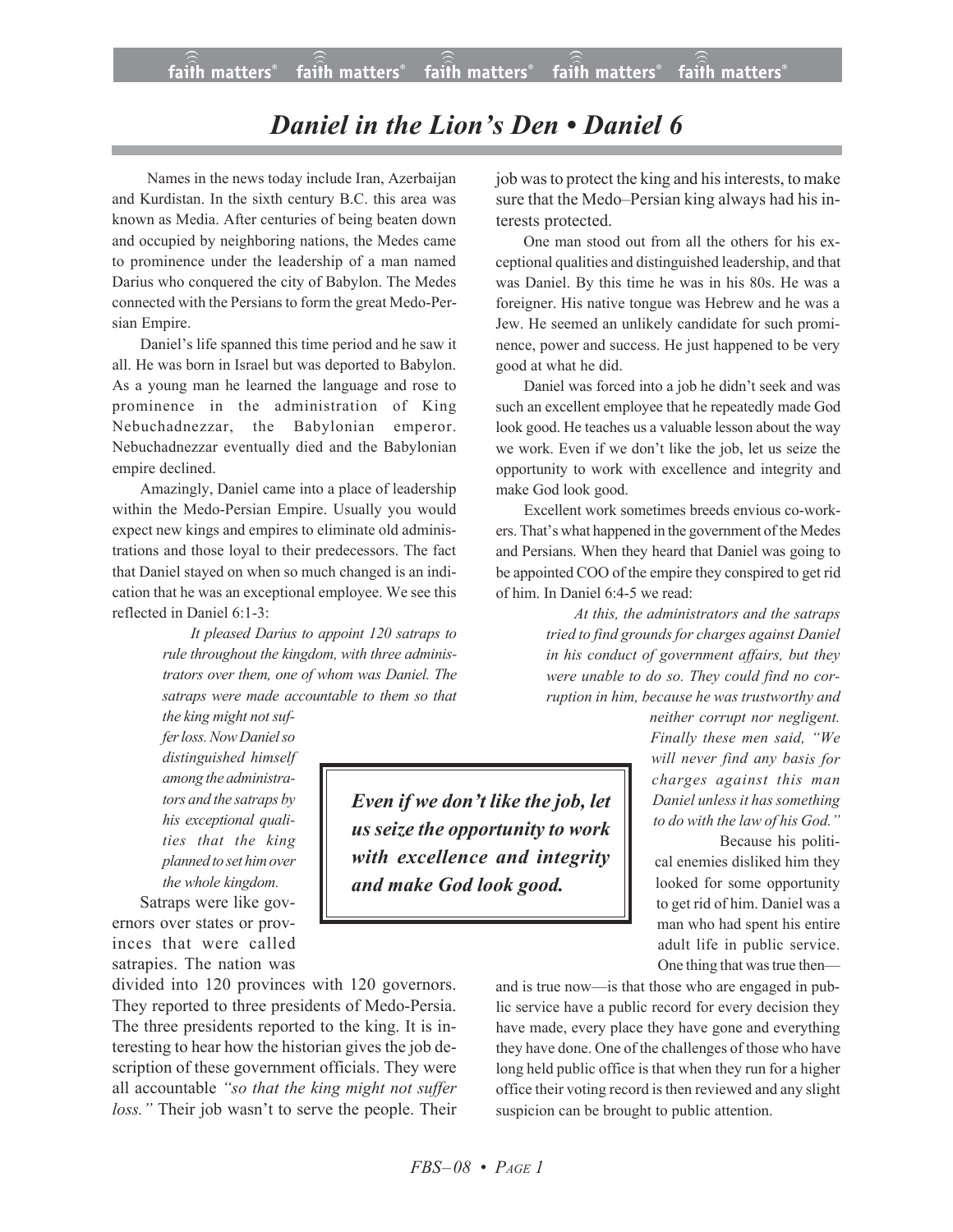## $\widehat{\widehat{\pi}}$  faith  $\widehat{\widehat{\pi}}$  faith matters $\widehat{\widehat{\pi}}$  faith  $\widehat{\widehat{\pi}}$  faith matters $\widehat{\widehat{\pi}}$ ))) faith matters<sup>®</sup> ))) )))

 Daniel had spent at least sixty years in public life. They could check the records of two empires to find out all that he had done, everywhere he had gone and every amount of money he had spent. But when they examined it, they couldn't find a single bit of evidence to charge him with any crime.

Astonishing! Imagine if everything you did was checked out by someone who was your enemy and wanted to destroy you . . . and they couldn't find anything that you have done wrong! Often we think of those who are in public life as having too much to compromise. But the truth is that public service is a noble profession and Daniel is an illustration of the best of the best. He was someone who not only served the people but he was faithful to God in the process.

The other government leaders knew him well. They had studied him. They were familiar with his religious faith. They knew that the source of his success and strength was his relationship to God.

But they also knew that his strength was his weakness. So they conspired to use his faith in order to attack him and take him down. Daniel 6:6-9 goes on to say:

> *So the administrators and the satraps went as a group to the king and said: "O King Darius, live forever! The royal administrators, prefects, satraps, advisers and governors have all agreed that the king should issue an edict and enforce the decree that anyone who prays to any god or man during the next thirty day, except to you, O king, shall be thrown into the lions' den. Now, O king, issue the decree and put it in writing so that it cannot be altered—in accordance with the laws of the Medes and Persians, which cannot be repealed. So King Darius put the decree in writing.*

It was a very clever plot. It played to the king's ego and pride. They talked to King Darius as if he were a god. They virtually worshiped him. They said, "We'd like to honor you and have everyone in the empire do it, too. The way to do it is that no one may pray to anybody else—human or divine—except you. But we'll only do it for a month. Just 30 days. We'll put a moratorium on all other prayers to all other persons."

But it was a trick. The genius of this plan was a particular aspect of the Medo-Persian law that said that no law of the Medes and Persians could ever be changed. So, if the king made a mistake he couldn't even change his own mistake. Once a law was ratified it could never again be changed by anyone.

All of this flattered the king. So the law was written and he signed it . . . . and the trap was set!

Daniel was a good man who was doing the right thing—and he got in trouble for it! But he was not alone. We sometimes think that if we do everything right and behave the way we should we will be trouble free. But that is simply not the case. The reality is that we live in a world where good and honest people are often unfairly accused by those who are jealous or filled with hatred, fear or ambition.

Daniel knew, as soon as the law was signed, that he faced a real threat and a tough choice. On the one hand, he could quit praying to the God he loved and who had been faithful to him throughout his life, thereby saving his own skin in the process. On the other hand, he could decide not to pray and thereby dishonor God.

Daniel decided to pray. He would pray even if it meant that it cost him his life. God was most important to him. When Daniel learned that the decree had been published, he went home to his upstairs room where the windows opened toward Jerusalem. Three times a day he got down on his knees and prayed giving thanks to his god, just as he had done before.

If Daniel had not previously been in the habit of praying he never would have done what he did during those days. However, he prayed as he had always prayed—same place; same times; same position. Daniel had a time to pray and a place to pray but, most of all, he had a God he believed in to whom he could pray. Of course, he could have decided to remain loyal to God and just pray privately. He didn't need to fling open the doors of his upstairs apartment. He didn't need to leave the drapes open so people could see what he was doing as he had in the past. But Daniel decided to remain loyal to God and not change his ways regardless of what the threat or the consequences may be.

What followed next is found in Daniel 6:11-13:

*Then these men went as a group and found Daniel praying and asking God for help. So they went to the king and spoke to him about his royal decree: "Did you not publish a decree that during the next thirty days anyone who prays to any god or man except to you, O king, would be thrown into the lions' den?"*

*The king answered, "The decree stands—in accordance with the laws of the Medes and Persians, which cannot be repealed."*

*Then they said to the king, "Daniel, who is one of the exiles from Judah, pays no attention to*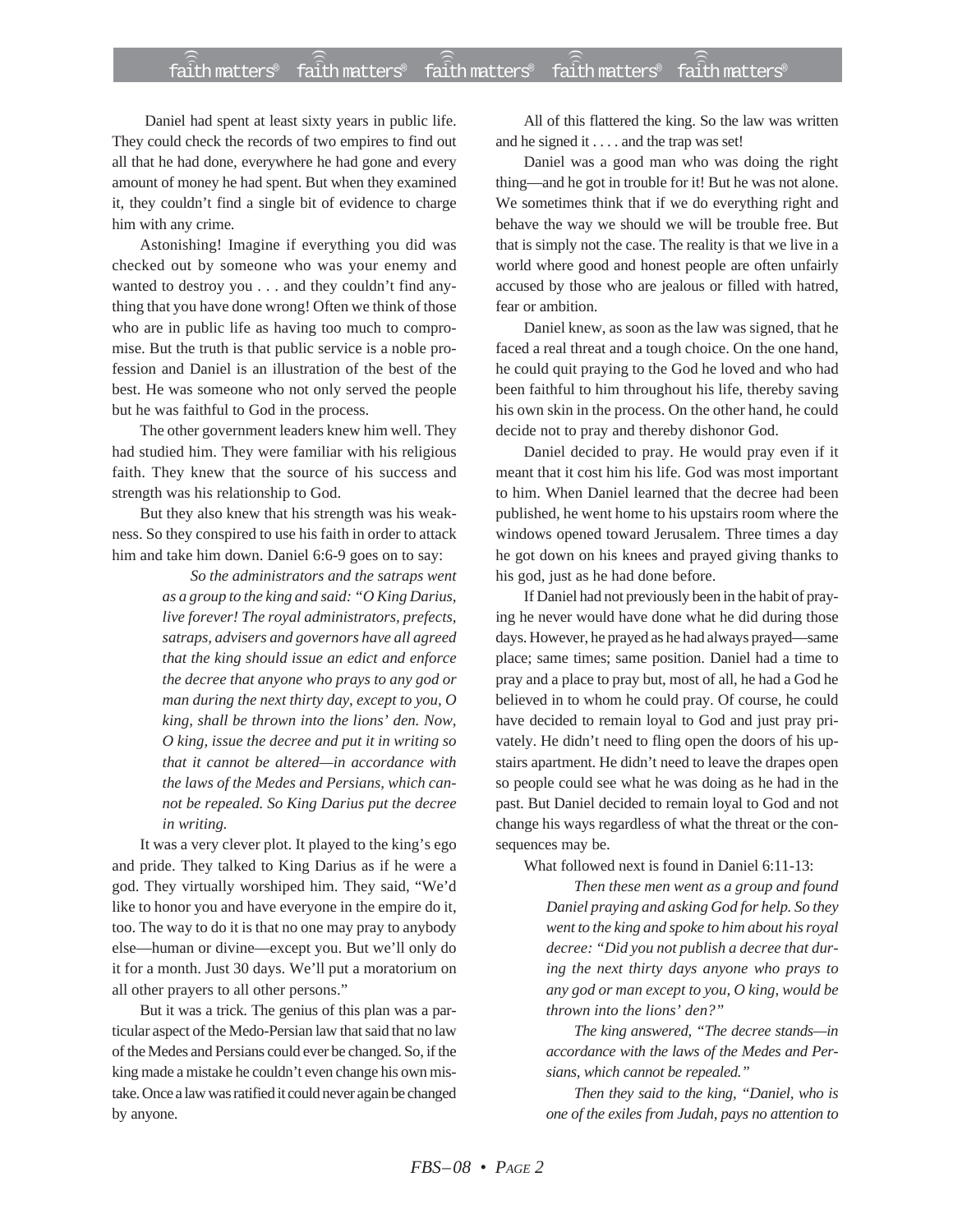## *you, O king, or to the decree you put in writing. He still prays three times a day."*

So they turned him in. They betrayed him. These were people who had worked together with him and knew him best. Here was the most competent and trustworthy politician who was the best boss they were ever going to get in their lives . . . and they tricked him and betrayed him. Again, doing what is right is no guarantee that we are exempt from the sin and the injustices of others.

As it turns out, Daniel was not the only one that was tricked and betrayed. Darius, the king, loved Daniel. He was grateful for the leadership Daniel gave. He was caught by surprise, as well. If anything, he was more manipulated and betrayed than Daniel because he had been tricked by the people who were supposed to be most loyal to him. But, under the law of the land, he was powerless. Not even he had the authority to stop the carrying out of the execution. So Daniel 6 continues:

> *When the king heard this, he was greatly distressed; he was determined to rescue Daniel and made very effort until sundown to save him.*

*Then the men went as a group to the king and said to him, "Remember, O king, that according to the law of the Medes and Persians no decree or edict that the*

*king issues can be changed."*

*So the king gave the order, and they brought Daniel and threw him into the lions' den. The king said to Daniel, "May your God, whom you serve continually, rescue you!"*

*A stone was brought and placed over the mouth of the den, and the king sealed it with his own signet ring and with the rings of his nobles, so that Daniel's situation might not be changed. Then the king retuned to his palace and spent the night without eating and without any entertainment being brought to him. And he could not sleep.*

What an amazing contrast in the characters of this story. The government officials were upset and agitated and they were conspiring. The king was so distraught that he couldn't eat or sleep; he was in misery, filled with anxiety and concern. By contrast, Daniel was the one who was cool and calm. Daniel was not upset. Even though he had the most to lose in this particular situation he took it all in his stride. He was apparently unafraid because he had learned in more than 80 years of life that God can be trusted. He could trust God in his most difficult hour.

I hope you don't do this, but I tend to wonder too much about all the different ways to die. So, in my mind I have died by gunshot and in a plane crash and of every disease I have ever heard of. But, I have never seriously thought about death by a lion although it has to be right up there in the top 100 worst ways to die. It has to be a miserable, painful death as you fight back all the while knowing that there is no way you could ever possibly win. Add to that the fact that Daniel was in his eighties.

We somehow assume that if we are faithful to God, if we do what is right, that will make life easier. But, Daniel demonstrates the opposite. He suffered more because he did what was right. So, what was the ultimate outcome? We find it in Daniel 6:19-24:

> *At the first light of dawn, the king got up and hurried to the lions' den. When he came near the den, he called to Daniel in an anguished*

> > *voice, "Daniel, servant of the living God, has your God, whom you serve continually, been able to rescue you from the lions?"*

> > *Daniel answered, "O king, live forever!" My God sent his angel, and he shut the mouths of the lions. They have*

*not hurt me, because I was found innocent in his sight. Nor have I ever done any wrong before you, O king."*

*The king was overjoyed and gave orders to lift Daniel out of the den. And when Daniel was lifted from the den, no wound was found on him, because he had trusted in his God.*

*At the king's command, the men who had falsely accused Daniel were brought in and thrown into the lions' den, along with their wives and children. And before they reached the floor of the den, the lions overpowered them and crushed all their bones.*

Why didn't God stop Daniel from going into the place of such great danger? God doesn't always (or often) protect us from danger. Instead of protecting us from danger God protects us through the danger. He is there with us taking care of us. God goes with us to the places

*danger God protects us through the danger.*

 *Instead of protecting us from*